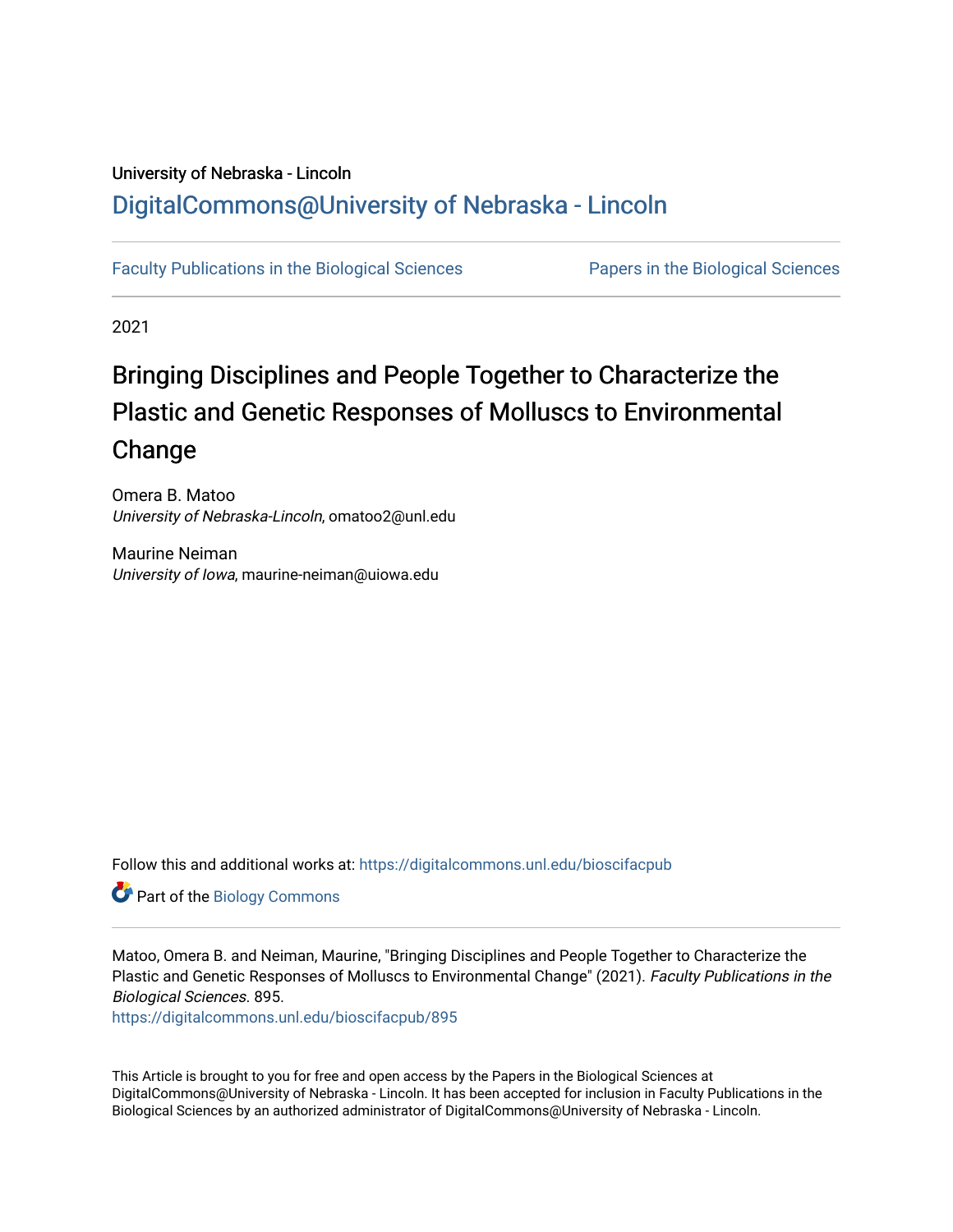

# *Integrative and Comparative Biology*

*Integrative and Comparative Biology*, volume 61, number 5, pp. 1689–1698

<span id="page-1-1"></span>Society for Integrative and Comparative Biology

### SYMPOSIUM INTRODUCTION

## Bringing Disciplines and People Together to Characterize the Plastic and Genetic Responses of Molluscs to Environmental Change

#### Omera B. Matoo<sup>\*</sup> and Maurine Neiman<sup>†‡[,1](#page-1-3)</sup>

<span id="page-1-2"></span><span id="page-1-0"></span><sup>∗</sup>School of Biological Sciences, University of Nebraska-Lincoln, Lincoln 68588, NE, USA; †Department of Biology, University of Iowa, Iowa City 52242, IA, USA; ‡Department of Gender, Women's, and Sexuality Studies, University of Iowa, Iowa City 52242, IA, USA

<span id="page-1-3"></span>1E-mail: [maurine-neiman@uiowa.edu](mailto:maurine-neiman@uiowa.edu)

Synopsis Molluscs are remarkably diverse and are found across nearly all ecosystems, meaning that members of this ancient animal phylum provide a powerful means to study genomic-phenotype connections in a climate change framework. Recent advances in genomic sequencing technologies and genome assembly approaches finally allow the relatively cheap and tractable assembly of high-quality mollusc genome resources. After a brief review of these issues and advances, we use a case-study approach to provide some concrete examples of phenotypic plasticity and genomic adaptation in molluscs in response to environmental factors expected to be influenced by climate change. Our goal is to use molluscs as a "common currency" to demonstrate how organismal and evolutionary biologists can use natural systems to make phenotype-genotype connections in the context of changing environments. In parallel, we emphasize the critical need to collaborate and integrate findings across taxa and disciplines in order to use new data and information to advance our understanding of mollusc biology in the context of global environmental change. We end with a brief synthetic summary of the papers inspired by the 2021 SICB Symposium "Genomic Perspectives in Comparative Physiology of Molluscs: Integration across Disciplines".

#### **Introduction**

Mollusca is the second largest Metazoa phylum, representing over 90,000 extant taxa [\(Rosenberg 2014\)](#page-10-0). Molluscs are found in nearly all aquatic, marine, and terrestrial habitats and harbor remarkable diversity, from octopi, snails, and oysters to the superficially wormlike Aplacophora and Polyplacophora. Originating over 500 million years ago in the Cambrian, molluscs play important ecological, economic, and medical roles across the globe [\(Rosenberg 2014;](#page-10-0) [Fortunato 2015\)](#page-9-0). Molluscs act as ecosystem engineers by introducing complexity and heterogeneity into their environments, cycling and storing carbon and nutrients, acting as biological filters [in estuaries, and stabilizing the shoreline \(Coen and](#page-8-0) Grizzle 2007; [Commito et al. 2008\)](#page-8-1). Molluscs also process and sequester calcium in their shells, bringing about habitat transformation by affecting population-,

community-, and ecosystem-level processes. The bodies and shells of molluscs provide habitat structure and [food resources and modify abiotic conditions \(Coen](#page-8-0) and Grizzle 2007; [Commito et al. 2008\)](#page-8-1). Mollusc shells can also persist centuries or more after the mollusc itself has died, producing long lasting eco-historical legacies [\(Schöne and Surge 2005;](#page-10-1) [Fortunato 2015\)](#page-9-0).

Throughout human history, molluscs have served as a food source and were used across cultures and socio-economic contexts for tools, decoration, the [souvenir industry, and currency exchange \(Maurer](#page-9-1) 2006; [Çakirlar 2011\)](#page-8-2). Many mollusc species are cultivated and harvested, constituting up to 58.8% of the combined production of aquaculture and ca. 7% of capture fisheries worldwide [\(Darrigran et al. 2020;](#page-8-3) [Dölle and Kurzmann 2020\)](#page-8-4). Some molluscs (e.g., sea hare, *Aplysia*) are used in biomedical research, while

Advance Access publication August 26, 2021

<sup>C</sup> The Author(s) 2021. Published by Oxford University Press on behalf of the Society for Integrative and Comparative Biology. This is an Open Access article distributed under the terms of the Creative Commons Attribution License [\(https://creativecommons.org/licenses/by/4.0/\)](https://creativecommons.org/licenses/by/4.0/), which permits unrestricted reuse, distribution, and reproduction in any medium, provided the original work is properly cited.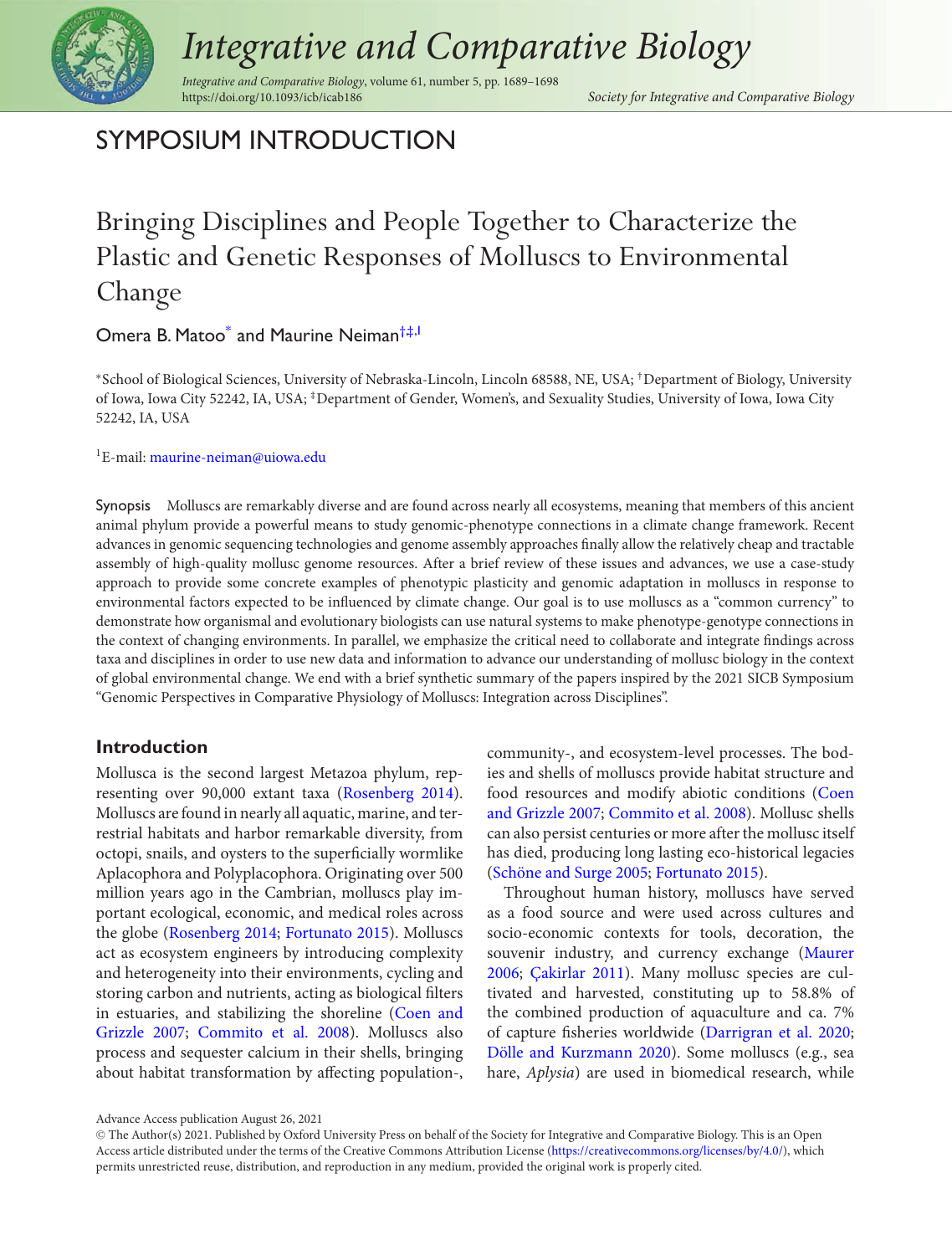<span id="page-2-0"></span>

**Fig. 1** Three examples of stressors that molluscs experience as consequence of anthropogenic changes: rising temperatures (top panel), ocean acidification (middle panel), and hypoxic zones (bottom panel). Art by Emily Jalinsky.

others are important agricultural pests (e.g., giant African snail, *Achatina fulica*), invasive species (e.g., zebra mussel, *Dreissena polymorpha*), or intermediate vectors of deadly human parasites (e.g., bloodfluke planorb, *Biomphalaria glabrata*) [\(Bridger et al. 2018;](#page-8-5) [Guo et al. 2019;](#page-9-2) [Dölle and Kurzmann 2020\)](#page-8-4).

Molluscs have gained recent attention as model species for climate change research. Global climate change is proceeding at an unprecedented rate, with major consequences for all ecosystems. A critical question in this setting whether and how natural populations will respond to global climate change and if these responses will be rapid and adequate enough for species persistence. In general, populations respond to environmental change by one or a combination of four strategies (1) shifting their range, (2) phenotypic plasticity, (3) genetic adaptation via evolution by natural selection to new conditions, and (4) persisting in the original habitat but experiencing demographic decline or extinction [\(Waldvogel et al. 2020\)](#page-10-2).

Their high diversity and abundance along with presence across wide latitudinal clines and preservation in the fossil record means that molluscs can serve as a powerful indicator of environmental changes in all ecosystems [\(Fortunato 2015\)](#page-9-0). Molluscs as recorders of environmental proxies are already providing valuable information about global change in aquatic ecosystems that is facilitating conservation strategies. For example, the "Mussel Watch Program", created by NOAA's National Centers for Coastal Ocean Science (NCCOS) in response to concerns over environmental quality of the coastal and estuarine ecosystems, is one of the most successful continuous chemical contaminant [biomonitoring programs in the USA \(Kimbrough et al.](#page-9-3) 2008).

In the following sections, we will use a case-study approach to provide some concrete examples of phenotypic plasticity and genetic adaptation in molluscs in response to global change [\(Fig. 1\)](#page-2-0). Our survey is by no means exhaustive. Instead, our is goal is to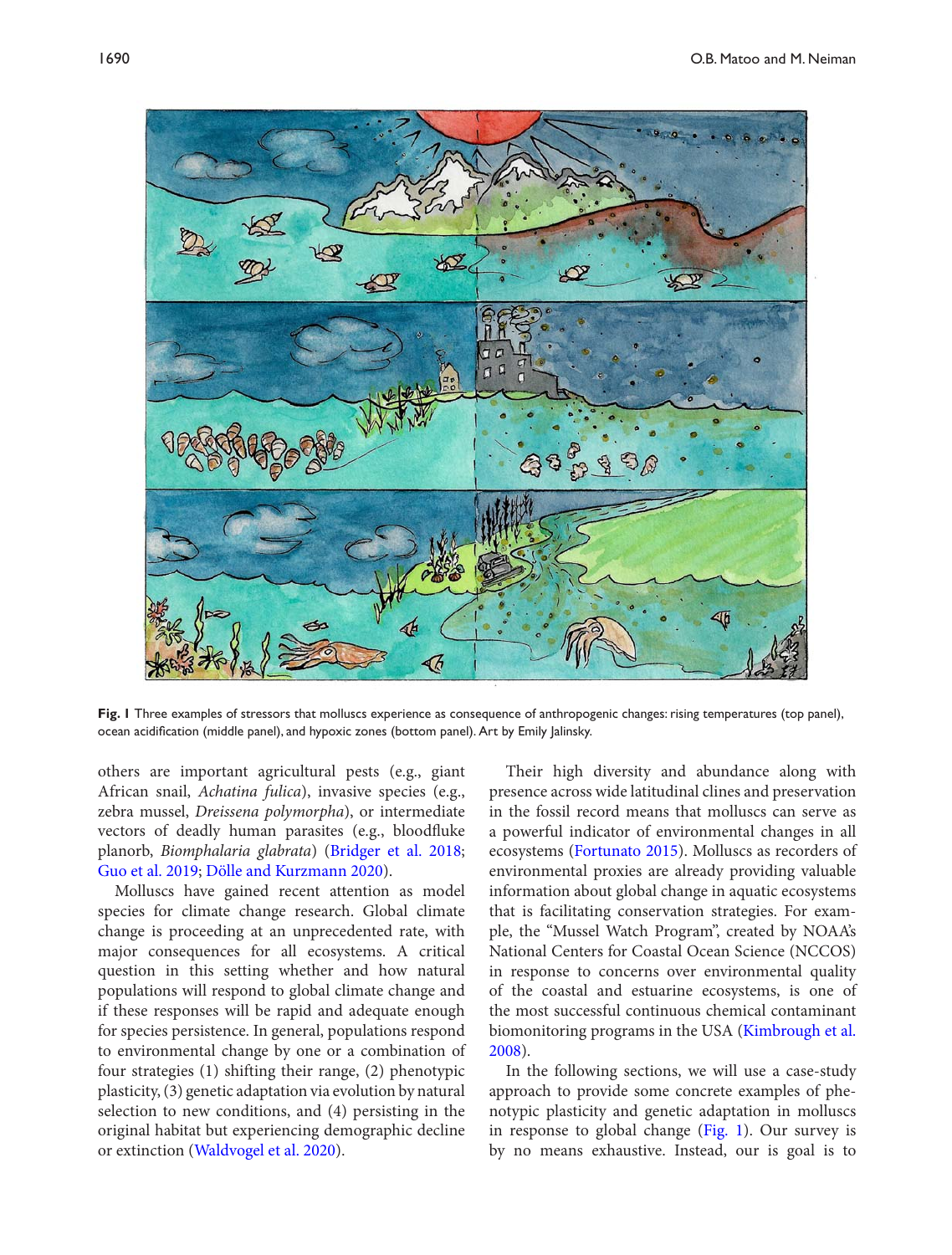introduce organismal and evolutionary biologists to questions of processes and patterns of organismal change, using molluscs as a "common currency". We also discuss the need to collaborate and integrate findings across multiple disciples in order to leverage the recent availability of new DNA sequencing technologies and big genomic datasets to advance our understanding of mollusc biology in the context of global environmental change. We conclude by providing a synthesis of discussions held during the 2021 SICB Symposium "Genomic Perspectives in Comparative Physiology of Molluscs: Integration across Disciplines" alongside a summary of invited papers in this special issue.

#### **Molluscan responses to environmental change**

As is all too common in molluscs, we know comparatively little about phenotypic plasticity and genetic variation and its association—or lack thereof—with phenotypes associated with environmental stress. Most of what we do know has come from a handful of taxa that receive relatively focused attention as model organisms. We here highlight a diverse set of Molluscan taxa that provide illustrative examples of response to various environmental stresses. It is important to note that we were unable to find a substantial body of directly relevant data (i.e., evidence for intraspecific genetic variation and/or phenotypic plasticity corresponding to differential phenotypic responses to environmental stresses) from the Molluscan classes Scaphopoda, Monoplacophora, Aplacophora, or Polyplacophora (also see [Yang et al. 2020;](#page-10-3) Davison and [Neiman 2021\), highlighting that there is still a great](#page-8-6) deal of work left to do. Nevertheless, we believe that this overview will provide a useful starting point with respect to assessing the potential for adaptive change in molluscs in a rapidly changing world.

#### **Phenotypic plasticity**

Phenotypic plasticity is defined as a situation when a genotype produces different phenotypes in response to different environmental conditions. Phenotypic plasticity is ubiquitous, and most traits are plastic (reviewed in [Ghalambor et al. 2007\)](#page-9-4). [Ghalambor et al. \(2007\)'s](#page-9-4) review also described a wide range of consequences of plasticity with regard to organismal fitness, which in turn is a function of the particular environmental changes and the physiological limits of the organisms involved.

The specific way in which a particular genotype responds to different environments is described as a reaction norm, which can be represented by continuous or discrete character states depending on the

type of trait involved [\(Woltereck 1909;](#page-10-4) [Falconer 1990,](#page-8-7) [Ghalambor et al. 2007\)](#page-9-4). With respect to global change, reaction norms provide information on extant levels of phenotypic plasticity and the potential sensitivity of organisms to future global change scenarios including shifts in ecological niche breadth and resource management strategies [\(Ghalambor et al. 2007,](#page-9-4) [2015\)](#page-9-5). Studies on phenotypic plasticity in molluscs can provide useful and actionable information regarding climate change by integrating -omic approaches. For examples, genomics-enabled studies of phenotypic plasticity can provide information about relevant genetic loci as well as transcripts that are regulated with high sensitivity for determination of physiological state (e.g., energetics, stress) and plasticity in response to environmental factors affected by climate change (e.g., pH, temperature, hypoxia) [\(Stillman and Armstrong 2015\)](#page-10-5).

#### Case study 1: *Gastropods. Nudibranchs: indicator species for tolerance–plasticity trade-off hypothesis of thermal tolerance?*

Nudibranchs are soft-bodied intertidal eurythermal marine gastropods that have neither an external shell nor a water-impermeable cuticle. The absence of a shell/cuticle—in contrast to most other molluscs—and their limited mobility makes nudibranchs especially sensitive to their environment. Nudibranchs are, thus, particularly useful "indicator species" to study traits like thermal plasticity [\(Goddard et al. 2011;](#page-9-6) Nimbs et al. 2016; [Sanford et al. 2019\). A good example is provided](#page-10-6) by [Armstrong et al. \(2020\),](#page-8-8) who investigated thermal plasticity including heat tolerance limits  $(CT<sub>max</sub>)$ and plasticity, temperature sensitivity of metabolism, and metabolic cost of heat shock in nine species of nudibranchs collected across a thermal gradient along the northeastern Pacific coast of California. The authors reported that adaptation to relatively warm water temperatures in intertidal nudibranchs constrains plasticity to acute thermal challenge and that southern (warm adapted) species are likely most vulnerable to future warming. Climate-related range expansions were reported during relatively warm periods (between 2014 and 2017) in more than 52 eastern Pacific nudibranch species [\(Goddard et al. 2018\)](#page-9-7). In the southern hemisphere, an inverse southward expansion (from tropical to subtropical waters) has been reported in four tropical species of nudibranch along the Australian coast [\(Nimbs et al. 2015,](#page-9-8) [2016\)](#page-10-6). These studies show that heat tolerance plasticity is strongly and negatively correlated with inherent heat tolerance in nudibranch molluscs. These findings are broadly in accordance with [the trade-off hypothesis of thermal adaptation \(Stillman](#page-10-8) 2003), which posits that organisms already adapted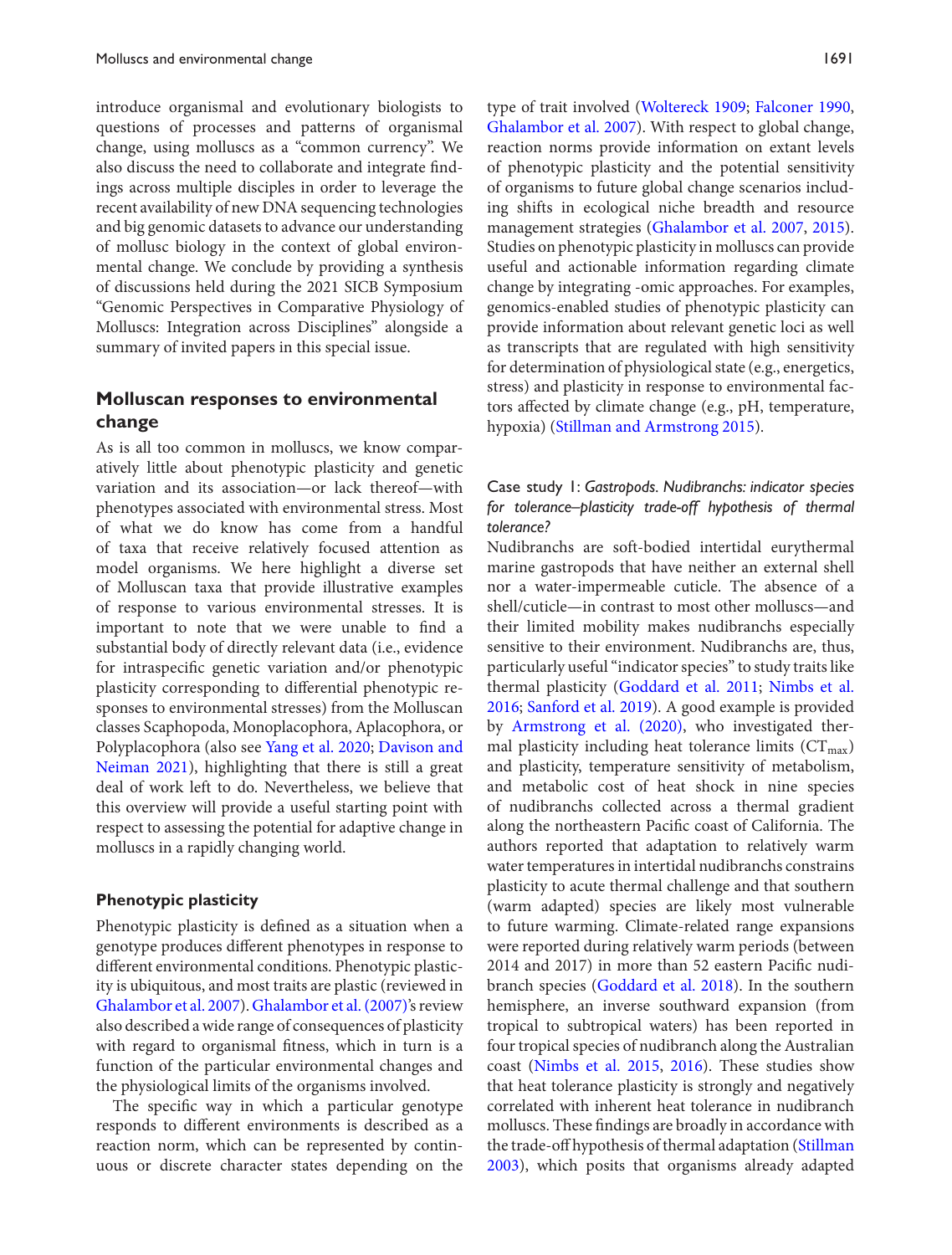to high temperatures have limited scope to further increase their heat tolerance via phenotypic plasticity.

#### Case study 2: *Bivalves. Oysters: strong cellular homeostasis system is a unique adaptive characteristic*

The oyster is a major aquaculture species worldwide, with the highest annual production of any marine organism [\(http://www.fao.org\)](http://www.fao.org). Oysters are champions of survival in the face of harsh and dynamically changing environments in estuarine and coastal zones. These habitats experience wide temporal and spatial fluctuations of temperature and salinity, and desiccation presents a serious challenge during daily and seasonal cycles. As reviewed in [Zhang et al. \(2016\),](#page-10-9) oysters are eurythermal (range from below  $0°-49°C$ ), euryhaline (salinity tolerance below 10 parts per thousand and in excess of 35 parts per thousand), and have substantial tolerance to hypoxia and anoxia. Oysters also withstand high levels of pollutants, can concentrate metals to levels  $10^3$ - to  $10^6$ -fold higher than those of the surrounding water, and are regarded as the most useful model for studying chemical pollution in aquatic environments (reviewed in [Zhang et al. 2016\)](#page-10-9). Oysters have evolved remarkable phenotypic plasticity in the face of this environmental stochasticity, making these bivalves a uniquely powerful model for the study of physiological mechanisms of stress tolerance and adaptation.

Oysters have developed a wide range of sophisticated response mechanisms to maintain cellular homeostasis under stress, revealed through physiological studies (e.g., [Zhang et al. 2016\)](#page-10-9) and functional genomic and molecular approaches (e.g., [Zhang et al. 2012\)](#page-10-10). A robust homeostasis system that includes chaperonedominated protein folding systems (HSPs and three UPR signaling pathways), xenobiotic biotransformation systems (YP450 and flavin-containing monooxygenase, glutathione S-transferases, and ATP binding cassette (ABC) transporters), and a complex antioxidant system of enzymes enables oysters to exhibit remarkable phenotypic plasticity under stress conditions (e.g., [Schlenk and Buhler 1989](#page-10-11)[;](#page-9-9) [Boutet et al. 2004;](#page-8-9) Kingtong et al. 2007; [Fabbri et al. 2008;](#page-8-10) [Limon-Pacheco and](#page-9-10) Gonsebatt 2009; [Zanette et al. 2011;](#page-10-12) [Zhang et al. 2012;](#page-10-10) reviewed in [Zhang et al. 2016\)](#page-10-9). The oyster genome and transcriptome have provided a global view of the complex defense system via analysis of genome structure, gene evolution, and defenses under different stressors [\(Zhang et al. 2012\)](#page-10-10). The expansion of key defense gene families and the strong transcriptomic response to stress highlight sophisticated genomic adaptations to sessile [life in a highly stressful environment \(Zhang et al.](#page-10-13) 2015).

#### Case study 3: *Cephalopods. Squids: champions of hypoxia survival*

Cephalopods are one of the most adaptable marine organisms, featuring a wide range of life history plasticity [driven by variation in environmental conditions \(Boyle](#page-8-11) and Rodhouse 2005; [Hoving et al. 2013\)](#page-9-11). For example, some squid taxa (e.g., Ommastrephidae) occupy oceanic niches characterized by relatively low oxygen saturation, display remarkable extremes of phenotypic plasticity, and have evolved novel physiological strategies to survive in their habitats [\(Seibel 2016\)](#page-10-14). These species both illuminate the mechanistic process of biological regulation and forecast possible responses of marine animals to future climate change. In the last few decades, marine hypoxia has become a major ecological concern [\(Diaz and Rosenberg, 2008\)](#page-8-12). Naturally occurring oxygen minimum zones (OMZs) with  $\langle 20 \mu M$ oxygen (<10% of air saturation) constitute nearly 10% of the global ocean's volume (Paulmier and Ruiz-Pino [2009\). The synergistic impact of climate-related drivers](#page-10-15) like global warming and ocean acidification further reduces oxygen availability, thereby shifting, narrowing, and compressing habitable depth and geographical ranges for many taxa [\(Seibel 2016\)](#page-10-14).

Some squid taxa that were expected to be driven out of hypoxic areas as a consequence of anatomical and physiological constraints (e.g., *Dosidicus gigas*) instead [seem to benefit from expanding hypoxia \(Rosa and](#page-10-16) Seibel 2010). These squid manage to thrive under such conditions by maximizing oxygen extraction capabilities for aerobic survival in the upper ocean and by undergoing metabolic suppression during oxygen [limitation at depth during the daytime \(Seibel et al.](#page-10-17) 2014). In *D. gigas*, the oxygen consumption rate under 1% oxygen (P<sub>O2</sub> of ∼1.0 kPa) is only ∼20% of the control rate [\(Rosa and Seibel 2008,](#page-10-18) [2010;](#page-10-16) Seibel et [al. 2014\) and metabolism \(including both aerobic and](#page-10-17) anaerobic energy sources) is suppressed by ∼50% relative to controls. The remaining energy that the squid needs to thrive is generated by the activation of plastic pathways including anaerobic glycolysis and anaerobic mitochondrial metabolism that are only turned on under hypoxic conditions [\(Seibel 2016\)](#page-10-14). Further research characterizing the molecular mechanisms facilitating this metabolic flexibility will provide an important step forward. In addition to global metabolic depression, plasticity at the transcriptional level turns on a number [of hypoxia-inducible microRNAs \(Hadj-Moussa et al.](#page-9-12) 2018). These microRNAs are potentially involved in cytoprotective mechanisms including neuroprotection, anti-apoptosis, regenerative mechanisms in the brain, and inhibition of apoptosis and cell proliferation, while conserving energy in the heart and limiting damage by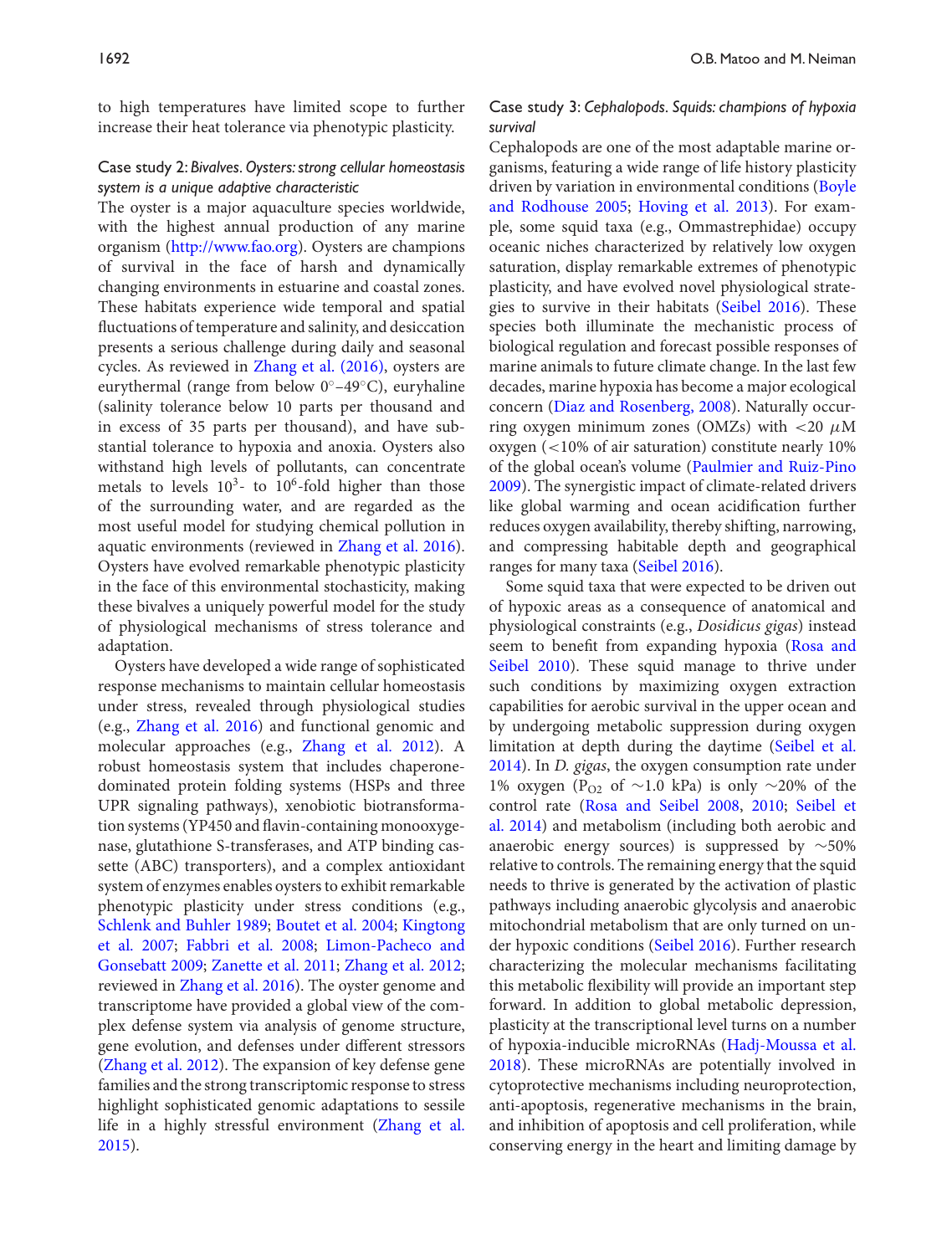[reactive oxygen species and apoptosis in muscle \(Hadj-](#page-9-12)Moussa et al. 2018).

#### **Genetic adaptation**

Genetically based responses are the most relevant and powerful driver of long-term adaptive responses to climate change. Genomic data provides direct insight in the genetic underpinnings of these responses and is thus a central element of deciphering the mechanisms driving evolutionary adaptation to climate change [\(Gienapp et al. 2008;](#page-9-13) [Merilä 2012\)](#page-9-14).

Investigating genetic adaptation under changing environmental conditions requires knowledge of the initial (ancestral) genetic state as well as the adapted/evolved state in the new conditions (Waldvogel [et al. 2020\). There are two approaches commonly](#page-10-2) used to characterize the ancestral state: (1) spacefor-time approach (the initial state is correlated to environmental and/or genetic heterogeneity) and (2) time-for-space approach (initial state is tracked through evolutionary time). Both of these approaches provide critical information: the former with respect to standing genetic variation, and the latter the likelihood of the evolutionary change from the known ancestral state (see [Waldvogel et al. 2020](#page-10-2) for details).

Understanding whether and how organismal populations can adapt to changing environmental conditions requires characterization of intraspecific genetic variation underlying organismal phenotypic variation in relevant environments because this variation provides the raw material for evolution by natural selection [\(Lewontin 1974\)](#page-9-15). To what extent does genetic variation for phenotypic responses to environmental stressors exist within natural mollusc populations? This question is of critical importance both with respect to the aquaculture industry [\(Bernatchez et al. 2017\)](#page-8-13), which plays a central role in meeting current and future food needs [\(Béné et al. 2016;](#page-8-14) Food and Agriculture [Organization of the United Nations 2016\), and in terms](#page-9-16) of predicting whether mollusc populations will be able to adapt to anthropogenic change. Broad statements regarding the genesis of intraspecific adaptive genetic diversity in molluscs will require comprehensive study of multiple members of all Mollusca classes. While inferences are limited by the narrow phylogenetic scope of available data, there is a growing body of evidence suggesting that at least some mollusc taxa feature notably high intraspecific structural variation that could in turn be adaptive (e.g., [Zhang et al. 2012;](#page-10-10) Gerdol et al. 2020; [Rogers et al. 2021; McElroy et al. in review\).](#page-9-17)

It is less clear that nucleotide substitution will typically underlie evolutionary adaptation to environmental stresses in molluscs. While we again are

limited to very cautious statements in light of the phylogenetically limited scope of relevant data, genomic data from bivalves like scallops (Wang et al. [2017\) and mussels \(Rogers et al. 2021\) hint that](#page-10-20) structural changes like gene family expansion might ultimately be a more important source of adaptive change than single-nucleotide polymorphism at least in some taxa. Future studies should address genotype– phenotype relationships with respect to intraspecific structural polymorphisms, especially for the expanded gene families that seem to hold particular potential in contributing to stress-related adaptions in molluscs (e.g., [Zhang et al. 2012,](#page-10-10) [2016;](#page-10-9) [Sun et al. 2017;](#page-10-21) reviewed in [Yang et al. 2020\)](#page-10-3).

#### Case study 4: *Gastropods. Potamopyrgus antipodarum from pristine New Zealand lakes to invasion worldwide*

These tiny New Zealand freshwater snails have risen to prominence as a model system both because of the unusual coexistence of obligately sexual and obligately asexual individuals within populations (Lively [1987\) and because they are global invaders of aquatic](#page-9-18) ecosystems [\(Alonso and Castro-Díaz 2012\)](#page-8-15). The ability to culture genetically distinct asexual lineages in the laboratory makes *P. antipodarum* an especially powerful model system with respect to identifying genetic variation for various phenotypic traits (e.g., [Song et al. 2021\)](#page-10-22), though the next steps of characterizing the genetic basis for this variation is much more difficult in an asexual setting.

To date, evidence for genetic variation for response to environmental stressors in *P. antipodarum* has come [from studies of host-parasite interactions \(e.g.,](#page-8-16) Dybdahl and Lively 1995, [1998\)](#page-8-17), salinity (Jacobsen and Forbes [1997\), nutrient limitation \(Neiman et al. 2013;](#page-9-19) Neiman [and Krist 2016\), temperature \(Dybdahl and Kane 2005;](#page-9-21) [Sharbrough et al. 2017\)](#page-10-23), flow rate (Kistner and Dybdahl [2013\), predation \(Levri et al. 2017\), and cadmium](#page-9-22) exposure [\(Jensen et al. 2001\)](#page-9-24). These data do suggest that *P. antipodarum* can exhibit adaptive evolutionary responses to changing environments, though Verhaegen et al. (2018) suggested that a fairly minimal contribution of genetic background vs. plasticity to adaption to flow rate emphasizes plasticity over genetic variation as a potential driver of the widespread invasion of *P. antipodarum.*

Case study 5: *Bivalves. Mytilus spp.: Can aquacultured organisms survive—and even thrive during—climate change?* These primarily saltwater mussels are found around much of the world and are of wide interest as an edible and readily aquacultured group. From a biological standpoint, various *Mytilus* taxa have risen to prominence as models for mitochondrial biology (e.g.,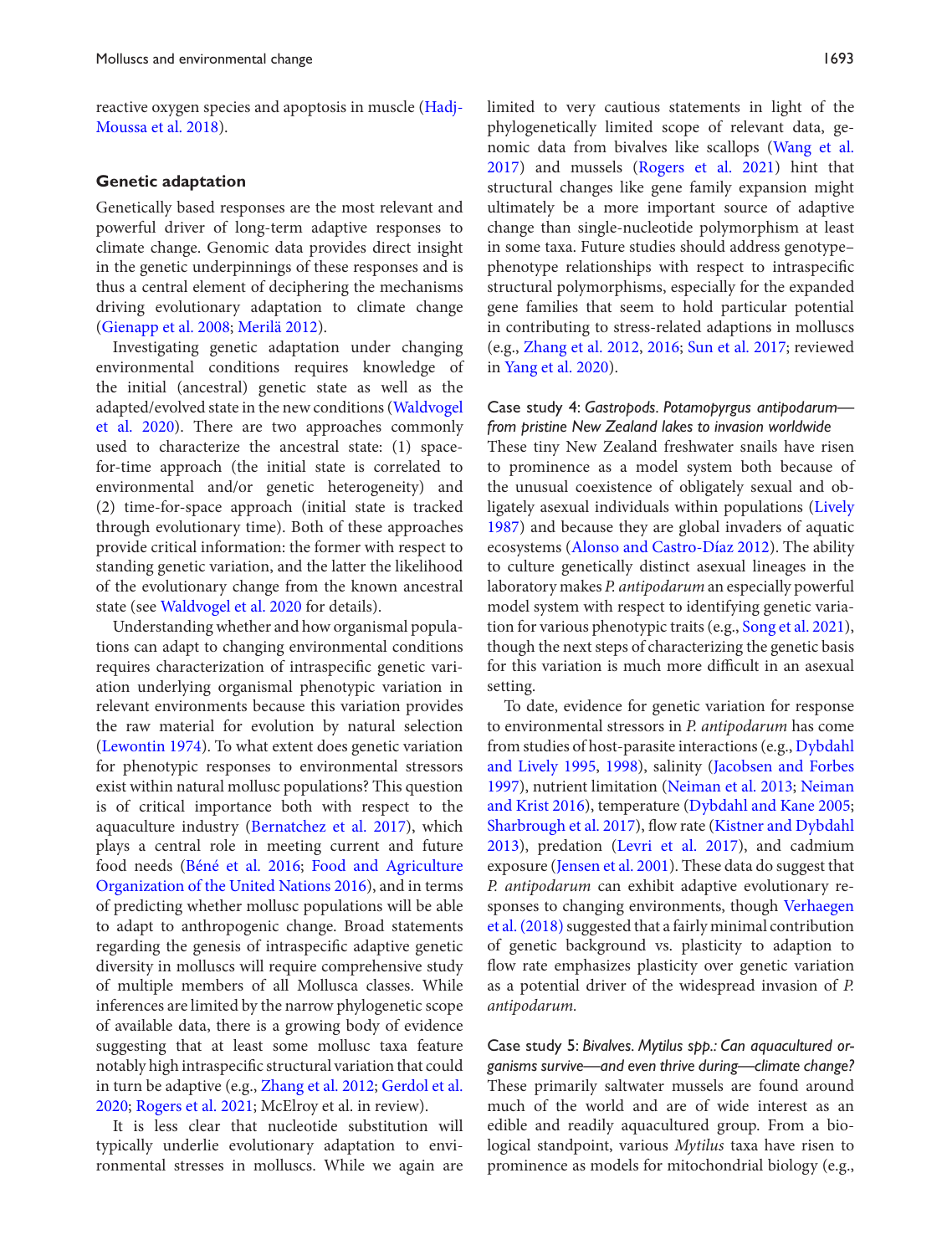[Hoeh et al. 1991;](#page-9-25) [Quesada et al. 1998;](#page-10-25) Ladoukakis and [Zouros 2001; recently reviewed in](#page-9-26) Zouros and Rodakis [2019\), as subject to contagious cancers \(Metzger et](#page-10-26) al. 2016; [Yonemitsu et al. 2019\)](#page-10-27), and for elucidating the mechanisms underlying adaptation to temperature regime (e.g., [Hilbish et al. 1994;](#page-9-28) [Lockwood and Somero](#page-9-29) 2012).

As early as 1977, researchers demonstrated that *Mytilus edulis* exhibited genetic variation for responses to salinity [\(Innes and Haley 1977\)](#page-9-30). Similar results with respect to salinity were subsequently reported by, for example, [Bulnheim and Gosling \(1988\).](#page-8-19) In 2006, Freeman and Byers showed evidence consistent with a scenario whereby *M. edulis* harbors genetic variation for adaptive anti-predator responses to an invasive crab. More recent studies involving *M. edulis* have demonstrated standing adaptive genetic variation with respect to recently reported spring mortality outbreaks of unclear origin [\(Dégremont et al. 2019\)](#page-8-20) and stresses imposed by ocean acidification [\(Bitter et al. 2019\)](#page-8-21), and hinted that pollution might also drive adaptation [\(Larsson et al. 2016\)](#page-9-31). In the congener *M. galloprovicialis*, [Han and Dong \(2020\)](#page-9-32) used whole-genome sequencing data to identify adaptive genetic variation associated with environmental variables linked to heat stress. Altogether, the picture appears positive with respect to the future, though it seems imperative that aquaculturists include careful consideration of heritable variation for adaptive responses to expected environmental stresses when choosing breeding and culture stock.

#### Case study 6: *Cephalopods: Does ecological opportunism and RNA editing drive recent proliferation?*

Cephalopods are of wide economic and scientific interest because this ancient lineage of molluscs are often keystone species, have independently evolved sophisticated cognitive abilities, and are an important food source across the globe. Even so, no cephalopod taxon has emerged as a focus of study connecting genetic variation to phenotypes relevant to climate change. The absence of such a cephalopod model for evolutionary response to climate change might be linked to widespread challenges associated with laboratory culture, the difficulty of studying deep-water taxa, their large and often highly repetitive genomes, and the hundreds of millions of years separating cephalopods from other, better characterized animal [taxa \(](#page-10-30)[Xavier et al. 2015](#page-10-28)[;](#page-10-30) [O'Brien et al. 2018;](#page-10-29) Uriarte et al. 2019).

Nevertheless, [Xavier et al. \(2015\)](#page-10-28) argue that the persistence of coleoid cephalopods through multiple major extinction events and, more recently, surviving and even thriving despite competition with fish, has preadapted cephalopods to effectively respond to changing environments. An analogous argument was posed by [Doubleday et al. \(2016\),](#page-8-22) who hypothesized that there might be a connection between the recent striking global increases in the abundance of many [cephalopod taxa and global climate change.](#page-10-29) O'Brien et al. (2018) took this hypothesis a step further by suggesting that the remarkably extensive RNA editing discovered in cephalopods might contribute to this phenomenon. Whether these hypotheses will be supported will become clear in decades to come as climate change proceeds.

#### **Why a symposium on molluscs: integration across disciplines?**

The revolution in DNA sequencing technologies has translated into the generation of huge bodies of data along with new genomes assembly approaches. Together, these new technologies and analytical approaches are finally allowing for the production of high-quality molluscan genome assemblies. Genome sequence data provide a particularly powerful means of linking genotype and phenotype with respect to molluscan responses (phenotypic plasticity and/adaptation) to global change. Genomic approaches can also help dissect mechanistic underpinnings by which adaptation to climate change occurs (e.g., inherited gene regulation differences by epigenetic mechanisms such as [DNA methylation or histone modification;](#page-8-23) Bossdorf et al. 2008; [Franks and Hoffmann 2012;](#page-9-33) via fixation [of specific alleles during adaptive shifts;](#page-9-34) Hohenlohe et al. 2010).

A mechanistic understanding of the genetic basis of organismal physiology is a critically important element of forecasting whether and how organisms will respond to rapidly changing environments, which represents an urgent challenge for biologists. Our symposium used molluscs as a common currency to link biologists in otherwise quite disparate fields (e.g., biomedicine, physiology, ecology) to address genome-to-phenome research.

Newly developed genomic technologies and bioinformatic approaches have opened up new opportunities for biologists to address questions of both processes and patterns of organismal change. How can we understand the functional context of such "big" data within the intact organism, and how does genomic variation contribute to phenotype? Our symposium is especially novel from the perspective of bringing together the organismal biologists, ecophysiologists, and genomicists/bioinformaticians that are needed to provide a qualitative step forward in understanding the biology and ecology and predicting the future of one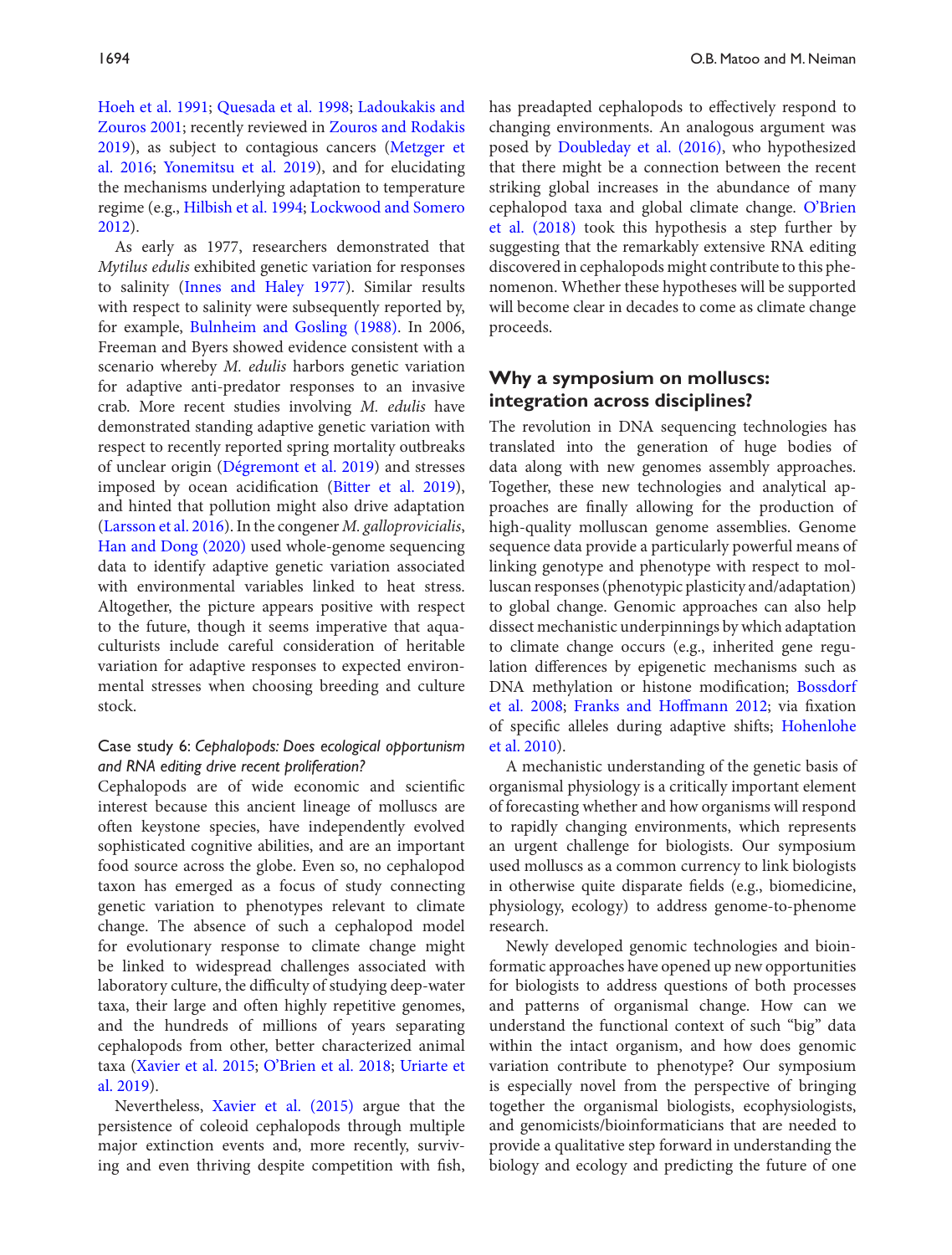of the most important animal groups alive today. Presentations, discussions, and syntheses focused on topics including overviews of the biological and genomic diversity of molluscan life, technological progress towards highly contiguous molluscan genomes, challenges in assembling molluscan genomes, and how genomescale processes underpin organismal physiology and interact with ecological and evolutionary processes over multiple spatiotemporal scales can be found throughout the special issue that our symposium inspired.

#### **Synthesis of symposium papers**

This special issue presents a series of papers addressing mollusc genome-to-phenome responses in the context of global climate change. Connecting genotypes and genomic variation to functional and ecological consequences demands tools and concepts from a diverse set of fields including molecular biology, physiology, quantitative genetics, ecology, and evolutionary biology. This type of integrated approach will help to identify and decouple genetic vs. plastic underpinnings of ecologically relevant functional variation and characterize the ecological consequences of that variation. Our goal for the symposium was to bring together a transdisciplinary set of experts in mollusc biology to provide an unprecedented opportunity for knowledge exchange, discussion, and catalysis of new partnerships. The talks in our symposium featured a wide range of ecologically important concepts and traits including but not limited to immune function and symbiosis to mitochondrial performance and host-parasite interactions, and are united by their use or application of genomic techniques and resources.

Ghiselli et al. provide a comprehensive review of one of most striking features of bivalve molluscs: their peculiar mitochondrial genome biology. As Ghiselli et al. describe, bivalves have facultatively anaerobic mitochondria that allow them to survive prolonged periods of anoxia/hypoxia. Molluscs also exhibit the only known and evolutionarily stable exception to the strictly maternal inheritance of mitochondria, so-called doubly uniparental inheritance, now described in 100+ molluscan taxa to date. In this review, the authors highlight recent works studying mitochondrial biology in bivalves at the genomic and physiological level and stress that an integrated approach and collaborative relationships are the only possible ways to succeed in connecting mitochondrial genome-to-phenome relationships in bivalves.

Griffiths et al. used a single-generation selection experiment and pooled sequencing of larvae from the eastern oyster (*Crassostrea virginica*) to identify adaptive genetic variation for tolerance to low salinity

in two populations from the Gulf of Mexico. The authors compared allele frequencies at 152 salinityassociated genes for larval families pre- and post-low salinity exposure and used these data to demonstrate evidence for purging of deleterious alleles at the larval stage in *C. virginica.* This study also revealed standing genetic variation for salinity tolerance and demonstrated increases in allele frequencies at multiple loci following selection, indicating a polygenic basis for adaptive responses to low salinity but also suggesting that some components of tolerance are genotype specific.

Tanner et al. measured thermal plasticity in two central California eelgrass sea hare (*Phyllaplysia taylori*) populations under four temperature-salinity scenarios in a laboratory acclimation experiment. Acclimation to warmer conditions significantly increased critical thermal minima, while low-salinity conditions resulted in high mortality. Individuals that survived the lowsalinity treatments were able to respond to temperature and salinity stresses more rapidly than individuals acclimatized to saltier conditions, though the most rapid response time for the low-salinity acclimatized sea hares was at a higher temperature than the individuals acclimatized to saltier conditions. Together, these results led the authors to conclude that acclimation to climate change-induced warming will likely present challenges with respect to the ability of these sea hares to weather existing and predicted cold extremes and precipitation events.

Furr et al. explored genetic structure and physiological responses to hypoxia and immune stress challenge (the pathogen *Vibrio vulnificus*) across four populations of *Crassostrea virginica* along the North Carolina and Virginia coast. The authors observed significant genetic structure with respect to the distribution of mitochondrial cytochrome oxidase subunit I (COI) haplotypes between locations. The expression of stressresponse genes including toll-like receptors, mannose receptor, defensin, and the complement gene Cq3 was specific to locations as well as to the stressors involved. Altogether, these data hint at a complex relationship between genotypes, phenotypes, and stress responses, with indirect evidence for both plasticity and genetic variation for stress responses.

Heath-Heckman and Nishiguchi used newly generated genomic sequence data from four bobtail squid taxa (*Euprymna hyllebergi*, *Euprymna albatrossae*, *Rondeletiola minor*, *Sepietta neglecta*), to identify regions of the genome in bobtail squids that are under selection in squid lineages that maintain symbioses with bioluminescent bacteria (all but *S. neglecta*), setting the stage to identify genes instrumental in the evolution of these mutualistic associations. This study also provided new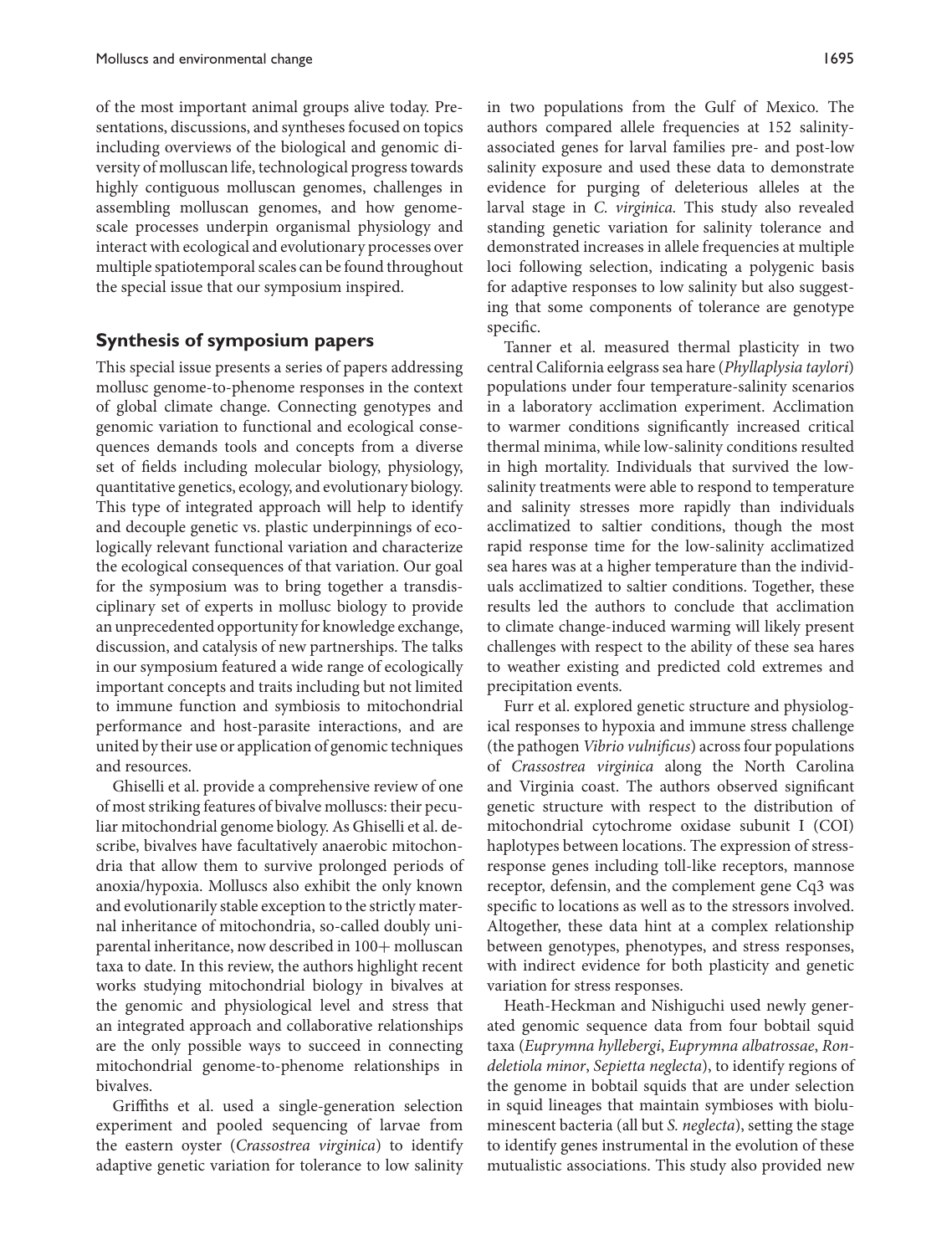genomic resources that will be useful for comparative work in cephalopods and beyond.

#### **Summary and conclusions**

Our symposium and symposium papers illuminate the power and utility of molluscs as model organisms in a variety of contexts and how organismal and evolutionary biologists can leverage these fascinating organisms to generate new insights into phenotype– genotype connections. These connections are especially relevant and important in the context of anthropogenic change. We believe that we have made a strong case that molluscs can be applied to characterize the potential of and limits to plastic and evolutionary change in response to these planetary consequences of human activities. We also have emphasized the central role that cross-disciplinary collaboration and integration will play in the achievement of these goals.

#### **Acknowledgments**

We are grateful to the many scientists who came together to participate in our symposium and the SICB staff who provided logistic and technical support.

#### **Funding**

This work was supported by The Company of Biologists [EA333]; the National Science Foundation [2024684]; the American Genetic Association (2020 Special Event Awards), and SICB divisions DCPB, DEE, DEDB, DIZ, and DPCB.

#### **References**

- <span id="page-8-15"></span>Alonso A, Castro-Díez P. 2012. The exotic aquatic mud snail *Potamopyrgus antipodarum* (Hydrobiidae, Mollusca): state of the art of a worldwide invasion. Aquat Sci 74:375–83.
- <span id="page-8-8"></span>Armstrong EJ, Tanner RL, Stillman JH. 2019. High heat tolerance is negatively correlated with heat tolerance plasticity in nudibranch mollusks. Physiol Biochem Zool 92:430–44.
- <span id="page-8-14"></span>Béné C, Arthur R, Norbury H, Allison EH, Beveridge M, Bush S, Campling L, Leschen W, Little D, Squires D, et al. 2016. Contribution of fisheries and aquaculture to food security and poverty reduction: assessing the current evidence. World Dev 79:177–96.
- <span id="page-8-13"></span>Bernatchez L, Wellenreuther M, Araneda C, Ashton DT, Barth JMI, Beacham TD, Maes GE, Martinsohn JT, Miller KM, Naish KA, et al. 2017. Harnessing the power of genomics of secure the future of seafood. Trends Ecol Evol 32:665–80.
- <span id="page-8-21"></span>Bitter MC, Kapsenberg L, Gattuso J-P, Pfister CA. 2019. Standing genetic variation fuels rapid adaptation to ocean acidification. Nat Commun 10:5821.
- <span id="page-8-5"></span>Bridger JM, Brindley PJ, Knight M. 2018. The snail *Biomphalaria glabrata* as a model to interrogate the molecular basis of complex human diseases. PLoS NeglTrop Dis 12:e0006552.
- <span id="page-8-23"></span>Bossdorf O, Richards CL, Pigliucci M. 2008. Epigenetics for ecologists. Ecol Lett 11:106–15.
- <span id="page-8-9"></span>Boutet I, Tanguy A, Moraga D. 2004. Molecular identification and expression of two non-P450 enzymes, monoamine oxidase A and flavin-containing monooxygenase 2, involved in phase I of xenobiotic biotransformation in the Pacific oyster, *Crassostrea gigas*. Biochimica et Biophysica Acta (BBA) - Gene Struct Expres 1679:29–36
- <span id="page-8-11"></span>Boyle P, Rodhouse P. 2005. Cephalopods: Ecology and Fisheries. Ames, Iowa: Blackwell Science Ltd.
- <span id="page-8-19"></span>Bulnheim H-P, Gosling E. 1988. Population genetic structure of mussels from the Baltic Sea. HelgolÃnder Meeresuntersuchungen 42:113–29.
- <span id="page-8-2"></span>Çakirlar C. 2011. Archaeomalacology Revisited: Non-dietary Use of Molluscs in Archaeological Settings. Oxford (UK): Oxbow Books.
- <span id="page-8-0"></span>Coen LD, Grizzle RE. 2007. The importance of habitat created by molluscan shellfish to managed species along the Atlantic Coast of the United States. ASMFC habitat management series 8. Atlantic States Marine Fisheries Commission, Washington, District of Columbia.
- <span id="page-8-1"></span>Commito JA, Como S, Grupe BM, Dow WE. 2008. Species diversity in the soft-bottom intertidal zone: biogenic structure, sediment, and macrofauna across mussel bed spatial scales. J Exp Mar Biol Ecol 366:70–81.
- <span id="page-8-3"></span>Darrigran G, Agudo-Padrón I, Baez P, Belz C, Cardoso F, Carranza A, Collado G, Correoso M, Cuezzo MG, Fabres A, et al. 2020. Non-native mollusks throughout South America: emergent patterns in an understudied continent. Biol Invas 22:853–71
- <span id="page-8-6"></span>Davison A, Neiman M. 2021. Mobilising molluscan models and genomes in biology. Philos Trans Roy Soc B: Biol Sci 376:20200163 [\(https://doi.org/10.1098/rstb.2020.0163\)](https://doi.org/10.1098/rstb.2020.0163).
- <span id="page-8-20"></span>Dégremont L, Maurouard E, Rabiller M, Glize P. 2019. Response to selection for increasing resistance to the spring mortality outbreaks in *Mytilus edulis* occurring in France since 2014. Aquaculture 511:734269.
- <span id="page-8-12"></span>Diaz RJ, Rosenberg R. 2008. Spreading dead zones and consequences for marine ecosystems. Science 321(5891): 926–9.
- <span id="page-8-4"></span>Dölle K, Kurzmann DE. 2020. The freshwater mollusk *Dreissena polymorpha* (zebra mussel) - a review: living, prospects and jeopardies. Asian J Environ Ecol 13:1–17.
- <span id="page-8-22"></span>Doubleday ZA, Prowse TAA, Arkhipkin A, Pierce GJ, Semmens J, Steer M, Leporati SC, Lourenço S, Quetglas A, Sauer W, et al. 2016. Global proliferation of cephalopods. Curr Biol 26: R406–7.
- <span id="page-8-18"></span>Dybdahl MF, Kane SL. 2005. Adaptation vs. phenotypic plasticity in the success of a clonal invader. Ecology 86: 1592–601.
- <span id="page-8-16"></span>Dybdahl MF, Lively CM. 1995. Diverse, endemic and polyphyletic clones in mixed populations of a freshwater snail. J Evol Biol 8:385–98.
- <span id="page-8-17"></span>Dybdahl MF, Lively CM. 1998. Host-parasite coevolution: evidence for rare advantage and time-lagged selection in a natural population. Evolution 52:1057–66.
- <span id="page-8-10"></span>Fabbri E, Valbonesi P, Franzellitti S. 2008. HSP expression in bivalves. Invertebr Surviv J 5:135–61.
- <span id="page-8-7"></span>Falconer DS. 1990. Selection in different environments: effects on environmental sensitivity (reaction norm) and on mean performance. Genet Res 56:57–70.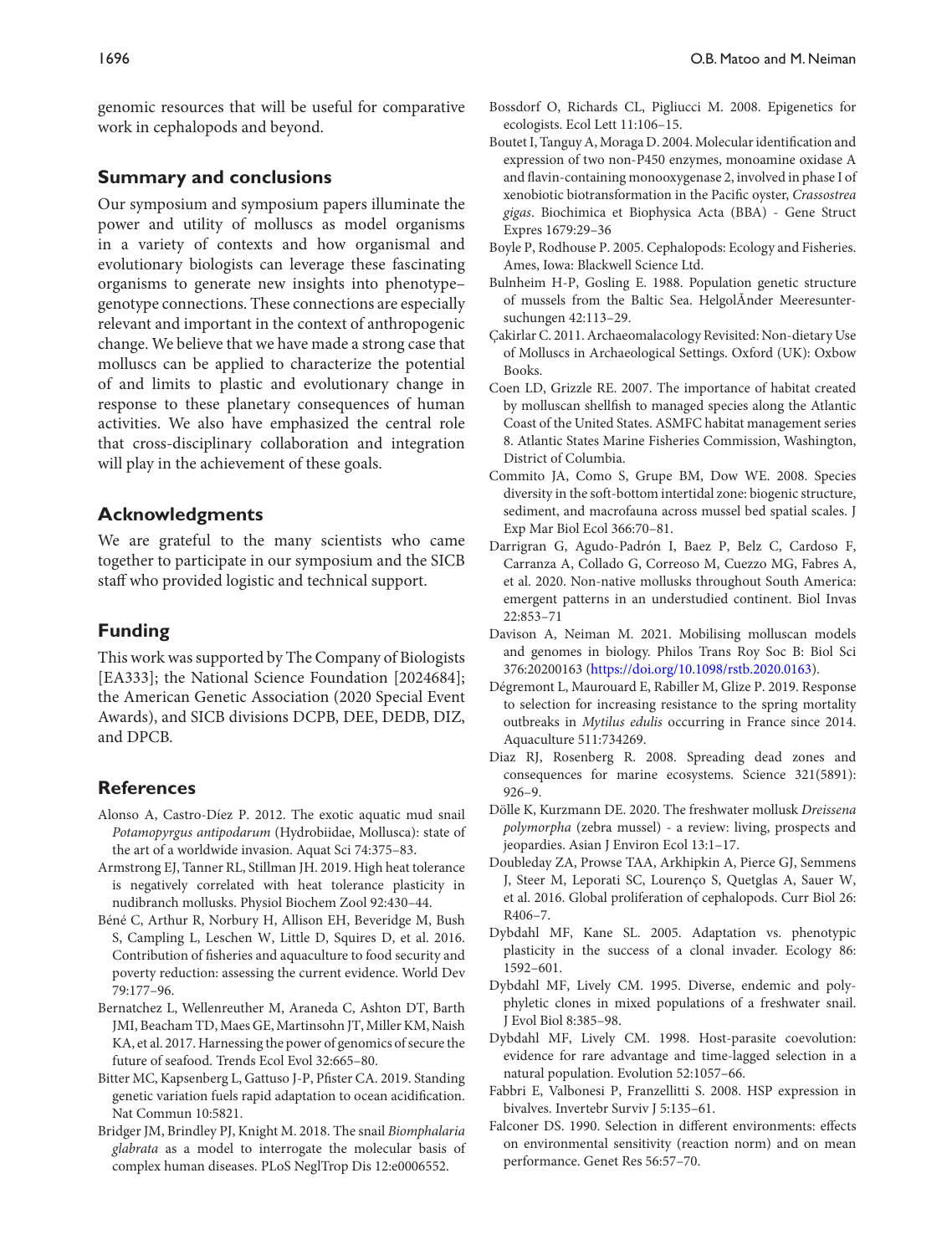- <span id="page-9-16"></span>Food and Agriculture Organization of the United Nations. 2016. The State of Food and Agriculture: Climate change, agriculture and food security.
- <span id="page-9-0"></span>Fortunato H. 2016. Mollusks: tools in environmental and climate research. American Malacol Bull 33:310–24.
- <span id="page-9-33"></span>Franks SJ, Hoffmann AA. 2012. Genetics of climate change adaptation. Annu Rev Genet 46:185–208.
- <span id="page-9-17"></span>Gerdol MRM, Cruz F, Gómez-Garrido J, Vlasova A, Rosani U, Venier P, Naranjo-Ortiz MA, Murgarella M, Greco S, Balseiro P, et al. 2020. Massive gene presence-absence variation shapes an open pan-genome in the Mediterranean mussel. Genome Biol 21:275.
- <span id="page-9-4"></span>Ghalambor CK, McKay J, Carroll S, Reznick D. 2007. Adaptive versus non-adaptive phenotypic plasticity and the potential for contemporary adaptation in new environments. Funct Ecol 21:394–407.
- <span id="page-9-5"></span>Ghalambor CK, Hoke KL, Ruell EW, Fisher EK, Reznick DN, Hughes KA. 2015. Non-adaptive plasticity potentiates rapid adaptive evolution of gene expression in nature. Nature 525:372–5
- <span id="page-9-13"></span>Gienapp P, Teplitsky C, Alho JS, Mills JA, Merilä J. 2008. Climate change and evolution: disentangling environmental and genetic responses. Mol Ecol 17(1):167–78.
- <span id="page-9-6"></span>Goddard JHR, Gosliner TM, Pearse JS. 2011. Impacts associated with the recent range shift of the aeolid nudibranch *Phidiana hiltoni* (Mollusca, Opisthobranchia) in California. Mar Biol 158:1095–109.
- <span id="page-9-7"></span>Goddard JHR, Treneman N, Prestholdt T, Hoover C, Green B, Pence WE, Mason DE, Dobry P, Sones JL, Sanford E, et al. 2018. Heterobranch sea slug range shifts in the northeast Pacific Ocean associated with the 2015–16 El Niño. Proc Calif Acad Sci 65:107–31.
- <span id="page-9-2"></span>Guo Y, Zhang Y, Liu Q, Huang Y, Mao G, Yue Z, Abe EM, Li J, Wu Z, Li S, et al. 2019. A chromosomal-level genome assembly for the giant African snail *Achatina fulica*. Gigascience 8: giz124.
- <span id="page-9-12"></span>Hadj-Moussa H, Logan SM, Seibel BA, Storey KB. 2018. Potential role for microRNA in regulating hypoxia-induced metabolic suppression in jumbo squids. Biochimica et Biophysica Acta (BBA) - Gene Regul Mech 1861:586–93.
- <span id="page-9-32"></span>Han G-D, Dong Y-W. 2020. . Anthrop Coast 3:14–29
- <span id="page-9-28"></span>Hilbish TJ, Bayne BL, Day A. 1994. Genetics of physiological differentiation within the marine mussel *Mytilus*. Evolution 48:267–86.
- <span id="page-9-25"></span>Hoeh WR, Blakley KH, Brown WM. 1991. Heteroplasmy suggests limited biparental inheritance of *Mytilus* mitochondrial DNA. Science 251:1488–90.
- <span id="page-9-34"></span>Hohenlohe PA, Bassham S, Etter PD, Stiffler N, Johnson EA, Cresko WA. 2010. Population genomics of parallel adaptation in threespine stickleback using sequenced RAD tags. PLos Genet 6:e1000862.
- <span id="page-9-11"></span>Hoving H-JT, Gilly WF, Markaida U, Benoit-Bird KJ, Brown ZW, Daniel P, Field JC, Parassenti L, Liu B, Campos B. 2013. Extreme plasticity in life-history strategy allows a migratory predator (jumbo squid) to cope with a changing climate. Glob Change Biol 19:2089–103.
- <span id="page-9-30"></span>Innes DJ, Haley LE. 1977. Genetic aspects of larval growth under reduced salinity in *Mytilus edulis*. Biol Bull 153: 312–21.
- <span id="page-9-19"></span>Jacobsen R, Forbes VE. 1997. Clonal variation in life-history traits and feeding rates in the gastropod, *Potamopyrgus*

*antipodarum*: performance across a salinity gradient. Functi Ecol 11:260–7.

- <span id="page-9-24"></span>Jensen A, Forbes VE, Parker ED, Jr. 2001. Variation in cadmium uptake, feeding rate, and life-history effects in the gastropod *Potamopyrgus antipodarum*: linking toxicant effects on individuals to the population level. Environ Toxicol Chem 20:2503–13.
- <span id="page-9-9"></span>Kingtong S, Chitramvong Y, Janvilisri T. 2007. ATP-binding cassette multidrug transporters in Indian rock oyster *Saccostrea forskali* and their role in the export of an environmental organic pollutant tributyltin. Aquatic Toxicol 85: 124–32
- <span id="page-9-3"></span>Kimbrough KL, Johnson WE, Lauenstein GG, Christensen JD, Apeti DA. 2008. An assessment of two decades of contaminant monitoring in the nation's coastal zone. In: NOAA technical memorandum NOS NCCOS 74. Maryland: Silver Spring.
- <span id="page-9-22"></span>Kistner EJ, Dybdahl MF. 2013. Adaptive responses and invasion: the role of plasticity and evolution in snail shell morphology. Ecol Evol 3:424–36.
- <span id="page-9-26"></span>Ladoukakis ED, Zouros E. 2001. Direct evidence for homologous recombination in mussel (*Mytilus galloprovincialis*) mitochondrial DNA. Mol Biol Evol 18:1168–75.
- <span id="page-9-31"></span>Larsson J, Lönn M, Lind EE, Świeżak J, Smolarz K, Grahn M. 2016. Sewage treatment plant associated genetic differentiation in the blue mussel from the Baltic Sea and Swedish west coast. PeerJ 4:e2628.
- <span id="page-9-15"></span>Lewontin RC. 1974. The genetic basis of evolutionary change. New York: Columbia University Press.
- <span id="page-9-23"></span>Levri EP, Landis S, Smith B, Colledge E, Metz E, Li X. 2017. Variation in predator-induced behavioral changes in introduced and native populations of the invasive New Zealand mud snail (*Potamopyrgus antipodarum Gray* 1843). Aquatic Invasions 12:499–508.
- <span id="page-9-10"></span>Limon-Pacheco J, Gonsebatt ME. 2009. The role of antioxidants and antioxidant-related enzymes in protective responses to environmentally induced oxidative stress. Mutation Research/Genetic Toxicol Environ Mutag 674: 137–47.
- <span id="page-9-18"></span>Lively CM. 1987. Evidence from a New Zealand snail for the maintenance of sex by parasitism. Nature 328:519–21.
- <span id="page-9-29"></span>Lockwood BL, Somero GN. 2012. Functional determinants of temperature adaptation in enzymes of cold- versus warmadapted mussels (Genus *Mytilus*). Mol Biol Evol 29:3061–70.
- <span id="page-9-1"></span>Maurer B. 2006. The anthropology of money. Ann Rev Anthropol 35:15–36.
- <span id="page-9-14"></span>Merilä J. 2012. J. Evolution in response to climate change: in pursuit of the missing evidence. Bioessays 34(9):811–8.
- <span id="page-9-27"></span>Metzger CMJA, Luijckx P, Bento G, Mariadassou M, Ebert D. 2016. The Red Queen lives: Epistasis between linked resistance loci. Evolution 70:480–7.
- <span id="page-9-21"></span>Neiman M, Krist A. 2016. Sensitivity to dietary phosphorus limitation in native vs. invasive lineages of a New Zealand freshwater snail. Ecol Appl 26:2218–24.
- <span id="page-9-20"></span>Neiman M, Kay AD, Krist AC. 2013. Sensitivity to phosphorus limitation increases with ploidy level in a New Zealand snail. Evolution 67:1511–7.
- <span id="page-9-8"></span>Nimbs MJ, Willan RC, Smith SDA. 2015. Range extensions for heterobranch sea slugs (formerly opisthobranch) belonging to the families Diaphanidae, Plakobranchidae and Facelinidae on the eastern coast of Australia. Marine Biodiver Reco 8: e76.